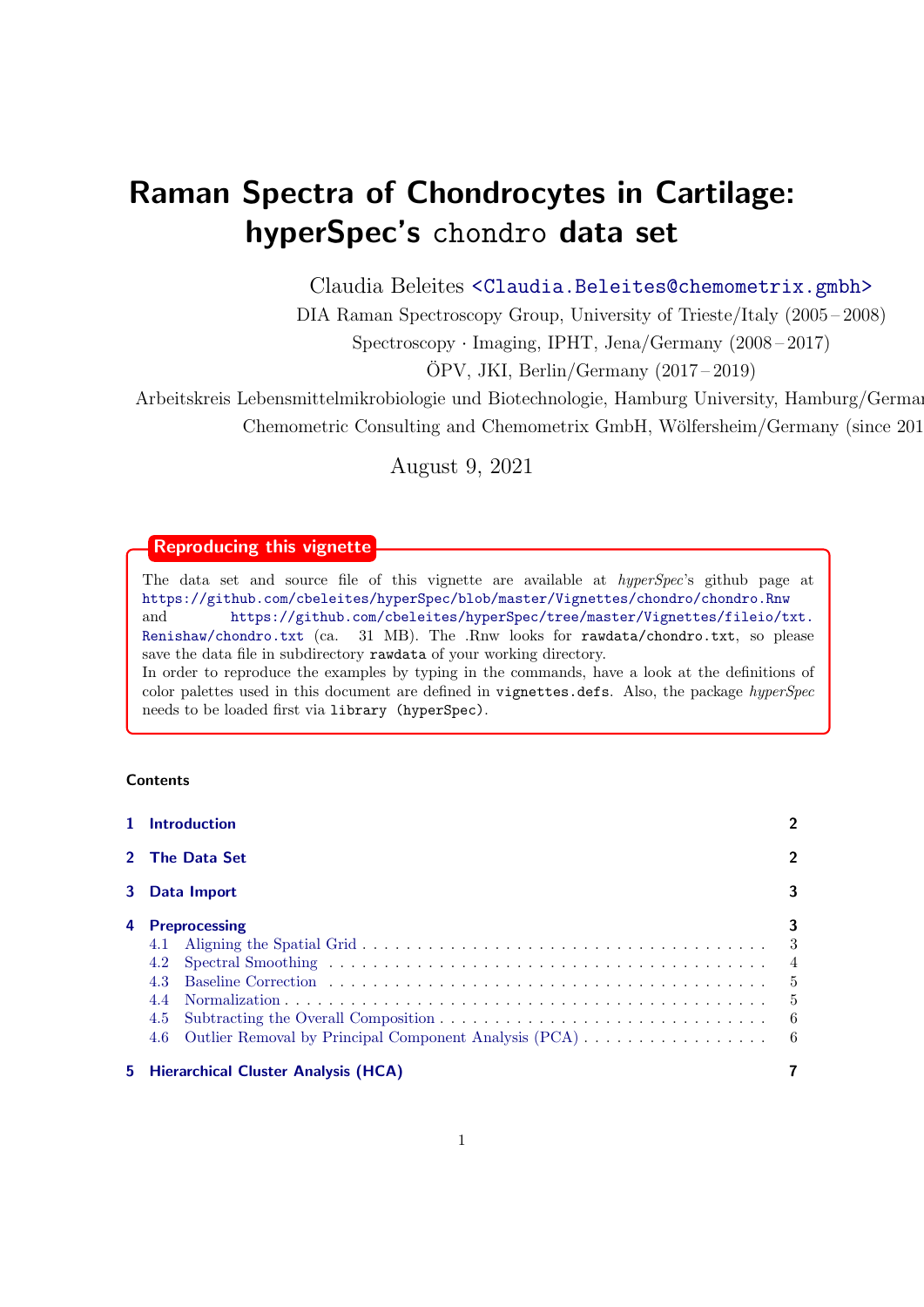<span id="page-1-2"></span>

**Figure 1** Microphotograph of the cartilage section. The frame indicates the measurement area  $(35 \times 25 \text{ µm})$ .

| 6 Plotting a False-Colour Map of Certain Spectral Regions |    |
|-----------------------------------------------------------|----|
| <b>7</b> Smoothed False-Colour Maps and Interpolation     | a  |
| 8 Saving the data set                                     | 10 |

## <span id="page-1-0"></span>1 Introduction

This vignette describes the chondro data set. It shows a complete data analysis work flow on a Raman map demonstrating frequently needed preprocessing methods

- baseline correction
- normalization
- smoothing / interpolating spectra
- preprocessing the spatial grid

and other basic work techniques

- plotting spectra
- plotting false color maps
- cutting the spectral range,
- selecting (extracting) or deleting spectra, and
- aggregating spectra (e.g. calculating cluster mean spectra).

The chemometric methods used are

- Principal Component Analysis (PCA) and
- Hierarchical Cluster Analysis,

showing how to use data analysis procedures provided by R and other packages.

# <span id="page-1-1"></span>2 The Data Set

Raman spectra of a cartilage section were measured on each point of a grid, resulting in a so-called Raman map. Figure [1](#page-1-2) shows a microscope picture of the measured area and its surroundings.

The measurement parameters were: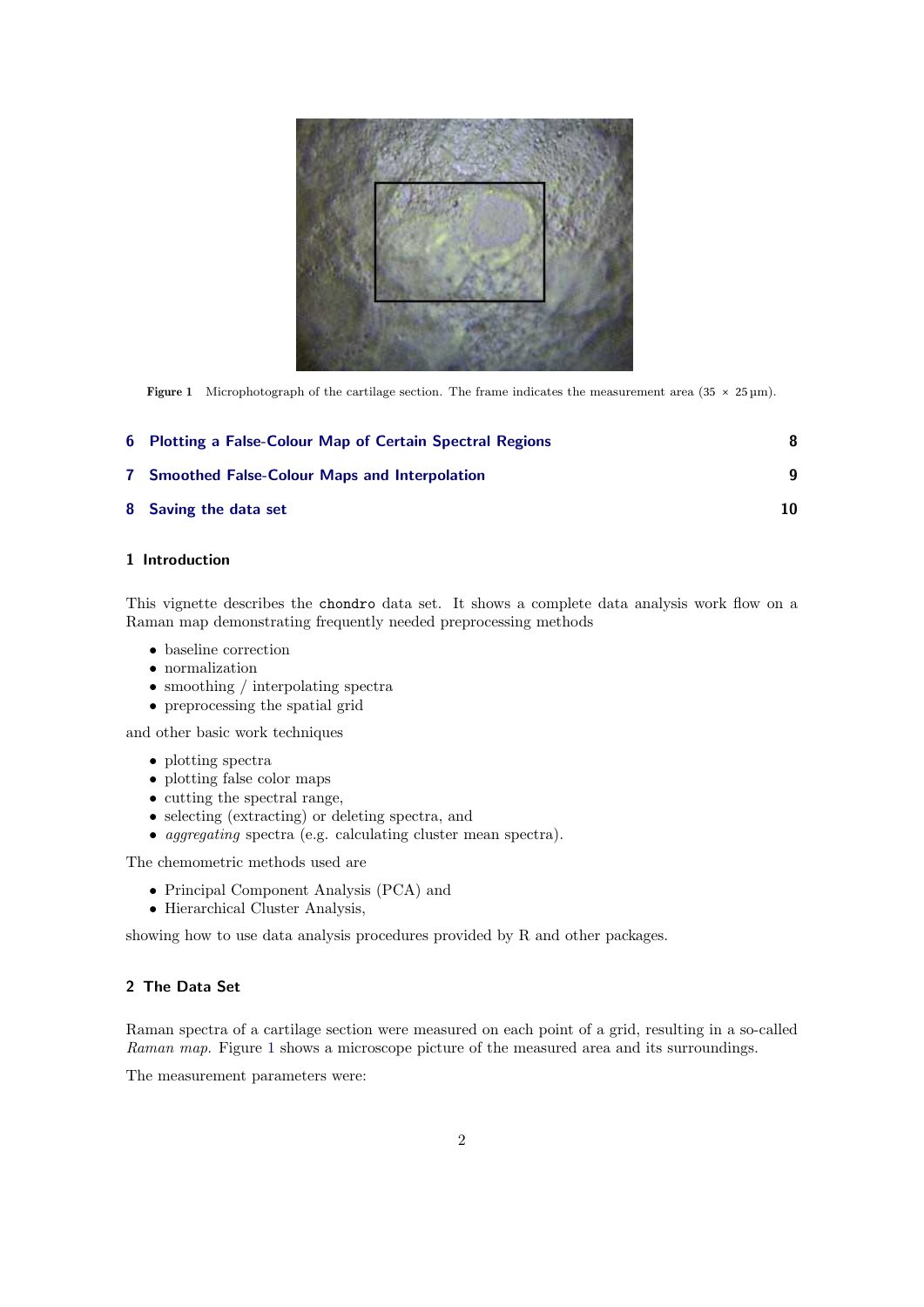Excitation wavelength: 633 nm Exposure time: 10 s per spectrum Objective:  $100 \times$ , NA 0.85 Measurement grid:  $35 \times 25$  µm, 1 µm step size Spectrometer: Renishaw InVia

#### <span id="page-2-0"></span>3 Data Import

Renishaw provides a converter to export their proprietary data in a so-called long format ASCII file. Raman maps are exported having four columns, y, x, raman shift, and intensity. hyperSpec comes with a function to import such files, read.txt.Renishaw. The function assumes a map as default, but can also handle single spectra (data = "spc"), time series (data = "ts"), and depth profiles (data = "depth"). In addition, large files may be processed in chunks. In order to speed up the reading read.txt.Renishaw does not allow missing values, but it does work with NA.

```
> chondro <- read.txt.Renishaw ("rawdata/chondro.txt", data = "xyspc")
> chondro
hyperSpec object
   875 spectra
   4 data columns
   1272 data points / spectrum
wavelength: Delta * tilde(nu)/cm^-1 [numeric] 601.62 602.66 ... 1802.2
data: (875 rows x 4 columns)
   1. y: y/(mu * m) [numeric] -4.77 -4.77 ... 19.23
   2. x: x/(mu * m) [numeric] -11.55 -10.55 ... 22.45
   3. spc: I / a.u. [matrix, array1272] 501.72 518.53 ... 151.92 + NA
   4. filename: filename [character] rawdata/chondro.txt rawdata/chondro.txt ... rawdata/chondro.txt
```
To get an overview of the spectra (figure [2a\)](#page-3-1):

```
> plot (chondro, "spcprctl5")
```
A mean intensity map (figure [2b\)](#page-3-2) is produced by:

> plotmap (chondro, func.args = list (na.rm = TRUE), col.regions = seq.palette (20))

plotmap applies a function to squeeze all spectral intensities into a summary characteristic for the whole spectrum. This function defaults to the mean. Further arguments that should be handed to this function can be given in list func.args. As the raw data contains NAs due to deleting cosmic ray spikes, this argument is needed here.

#### <span id="page-2-1"></span>4 Preprocessing

As usual in Raman spectroscopy of biological tissues, the spectra need some preprocessing.

#### <span id="page-2-2"></span>4.1 Aligning the Spatial Grid

The spectra were acquired on a regular square grid of measurement positions over the sample. hyperSpec however does not store the data on this grid but rather stores the position where the spectra were taken. This allows more handling of irregular point patterns, and of sparse measurements where not a complete (square) is retained but only few positions on this grid.

Occasionally, numeric or rounding errors will lead to seemingly irregular spacing of the data points. This is most obvious in false-colour maps of the sample (fig. fig:raw:b), as plotmap by default uses panel.levelplot.raster which assumes a regular grid is underlying the data. The symptoms are warnings "'x' values are not equispaced; output may be wrong" and white stripes in the false colour map (fig [3a\)](#page-3-3) which occur even thought the points are almost at their correct place (fig [3b\)](#page-3-4)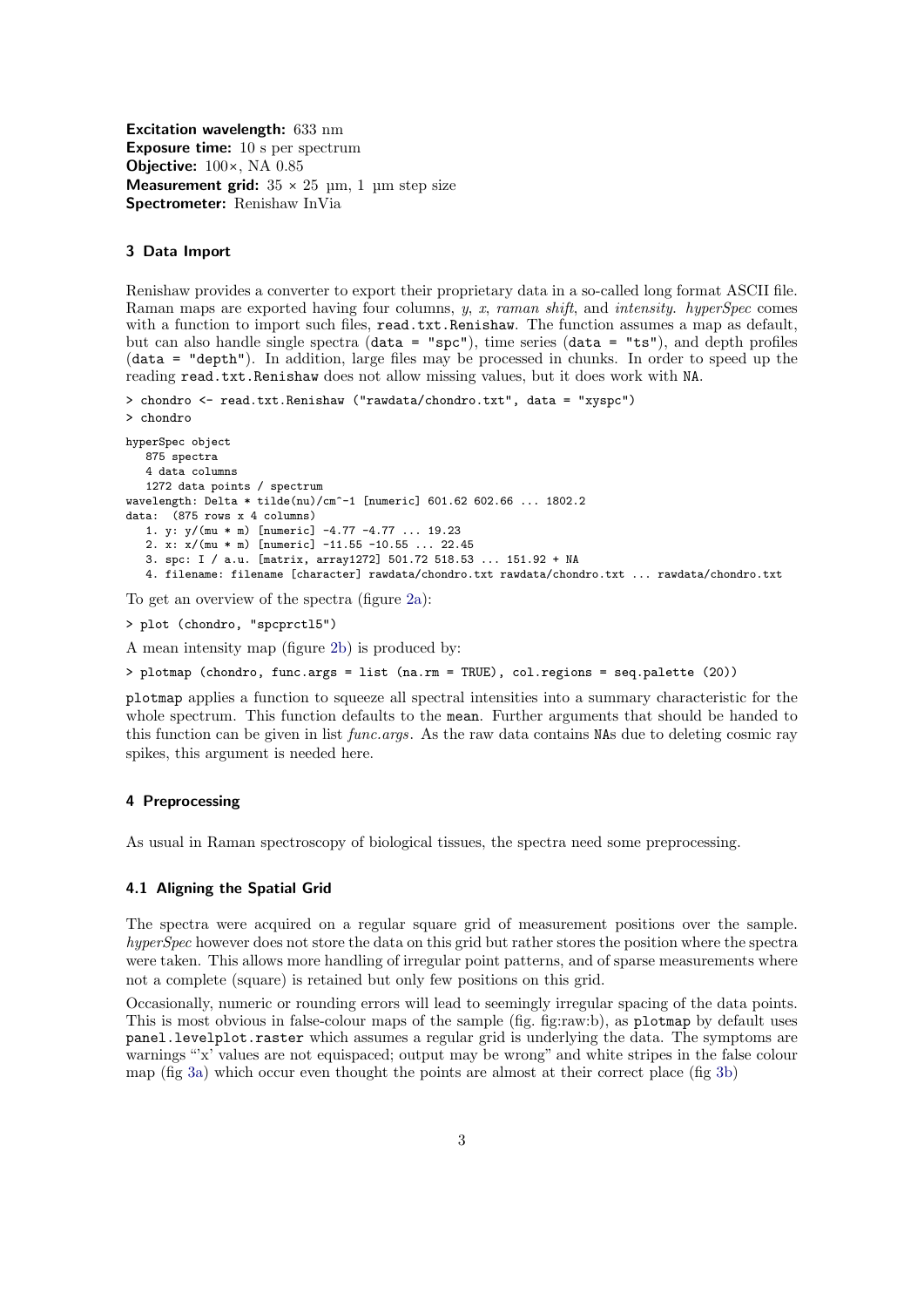<span id="page-3-1"></span>

(a) The raw spectra: median,  $16^{th}$  and  $84^{th}$ , and  $5^{th}$  and <sup>95</sup>th percentile spectra.

<span id="page-3-2"></span>(b) The sum intensity of the raw spectra.

Figure 2 The raw spectra.

```
> ## disturb a few points
> chondro$x [500] <- chondro$x [500] + rnorm (1, sd = 0.01)
> chondro$y [660] <- chondro$y [660] + rnorm (1, sd = 0.01)
> plotmap (chondro, col.regions = seq.palette (20))
> require ("latticeExtra")
> plotmap (chondro, col.regions = seq.palette (20), panel = panel.levelplot.points,
           col = NA, pch = 22, cex = 1.9)
```
Such slight rounding errors can be corrected by fitraster or makeraster. fitraster needs the step size of the raster and a starting coordinate, whereas makeraster tries to guess these parameters for fitraster. As long as just a few points are affected by rounding errors, makeraster works fine:

```
> chondro$x <- fitraster (chondro$x)$x
> chondro$y <- fitraster (chondro$y)$x
the result is shown in figure 3c.
```
> plotmap (chondro, col.regions = seq.palette (20))

<span id="page-3-3"></span>

<span id="page-3-5"></span><span id="page-3-4"></span>Figure 3 Rounding erros in the point coordinates of lateral measurement grid.

#### <span id="page-3-0"></span>4.2 Spectral Smoothing

As the overview shows that the spectra contain NAs (from cosmic spike removal that was done previously), the first step is to remove these. Also, the wavelength axis of the raw spectra is not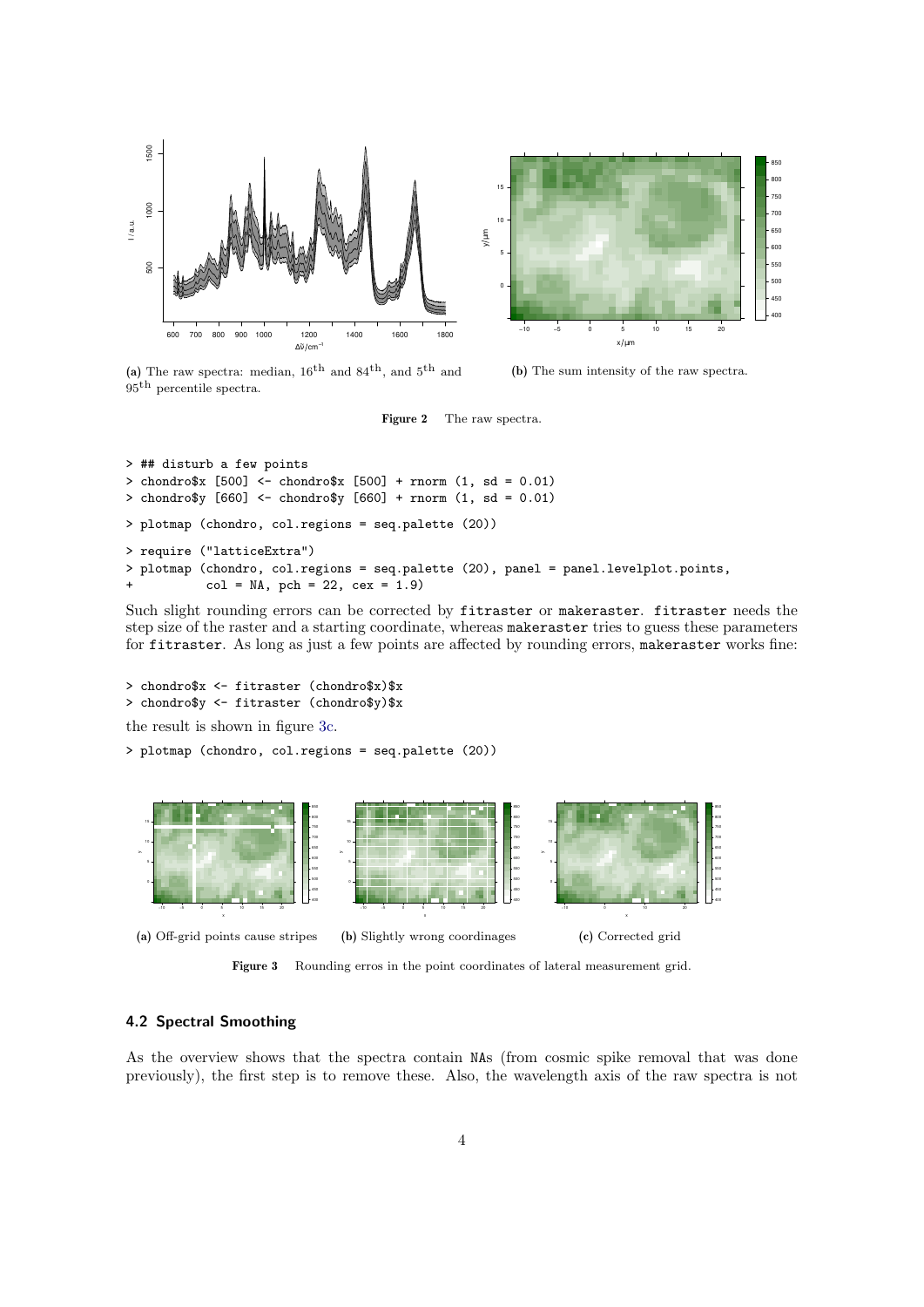evenly spaced (the data points are between 0.85 and 1 cm<sup>-1</sup> apart from each other). Furthermore, it would be good to trade some spectral resolution for higher signal to noise ratio. All three of these issues are tackled by interpolating and smoothing of the wavelength axis by spc.loess. The resolution is to be reduced to  $8 \text{ cm}^{-1}$ , or  $4 \text{ cm}^{-1}$  data point spacing.

```
> chondro <- spc.loess (chondro, seq (602, 1800, 4))
> chondro
hyperSpec object
   875 spectra
   4 data columns
   300 data points / spectrum
wavelength: Delta * tilde(nu)/cm<sup>\sim-1 [numeric] 602 606 ... 1798</sup>
data: (875 rows x 4 columns)
   1. y: y [numeric] -4.77 -4.77 ... 19.23
   2. x: x [numeric] -11.55 -10.55 ... 22.45
   3. spc: I / a.u. [matrix, array300] 517.03 499.77 ... 168.04
   4. filename: filename [character] rawdata/chondro.txt rawdata/chondro.txt ... rawdata/chondro.txt
```
The spectra are now the same as in the data set chondro. However, the data set also contains the clustering results (see at the very end of this document). They are stored for saving as the distributed demo data:

> spectra.to.save <- chondro

#### <span id="page-4-0"></span>4.3 Baseline Correction

The next step is a linear baseline correction.  $\texttt{spc.fit.poly.below tries to automatically find approximations}$ priate support points for polynomial baselines. The default is a linear baseline, which is appropriate in our case:

```
> baselines <- spc.fit.poly.below (chondro)
> chondro <- chondro - baselines
```
<span id="page-4-2"></span>

(a) The spectra after smoothing, baseline correction, and normalization.



<span id="page-4-3"></span>(b) The spectra after subtracting the  $5<sup>th</sup>$  percentile spectrum.

Figure 4 The preprocessed spectra.

## <span id="page-4-1"></span>4.4 Normalization

As the spectra are quite similar, area normalization should work well:.

```
> chondro <- chondro / rowMeans (chondro)
> plot (chondro, "spcprctl5")
```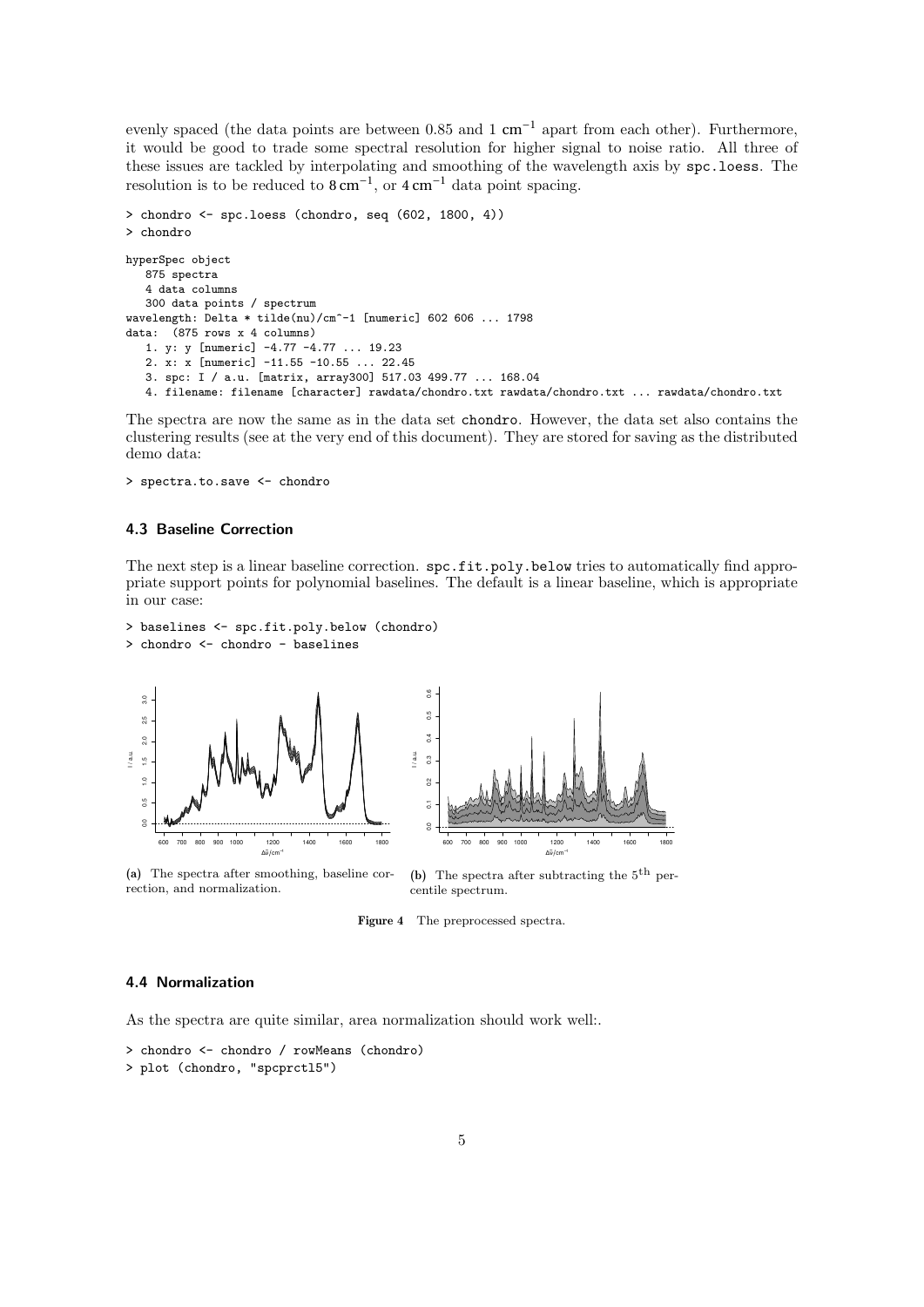Note that normalization effectively cancels the information of one variate (wavelength), it introduces a collinearity. If needed, this collinearity can be broken by removing one of the variates involved in the normalization. Note that the chondro object shipped with *hyperSpec* set has multiple collinearities as only the first 10 principal components are shipped (see below).

For the results of these preprocessing steps, see figure [4a.](#page-4-2)

### <span id="page-5-0"></span>4.5 Subtracting the Overall Composition

The spectra are very homogeneous, but I'm interested in the differences between the different regions of the sample. Subtracting the minimum spectrum cancels out the matrix composition that is common to all spectra. But the minimum spectrum also picks up a lot of noise. So instead, the 5<sup>th</sup> percentile spectrum is subtracted:

```
> chondro <- chondro - quantile (chondro, 0.05)
> plot (chondro, "spcprctl5")
```
The resulting data set is shown in figure [4b.](#page-4-3) Some interesting differences start to show up: there are distinct lipid bands in some but not all of the spectra.

## <span id="page-5-1"></span>4.6 Outlier Removal by Principal Component Analysis (PCA)

PCA is a technique that decomposes the data into scores and loadings (virtual spectra). It is known to be quite sensitive to outliers. Thus, I use it for outlier detection. The resulting scores and loadings are put again into hyperSpec objects by decomposition:

```
> pca <- prcomp (chondro, center = TRUE)
> scores <- decomposition (chondro, pca$x, label.wavelength = "PC",
                          label.spc = "score / a.u."> loadings <- decomposition (chondro, t(pca$rotation), scores = FALSE,
                             label.spc = "loading I / a.u.")
```
Plotting the scores of each PC against all other gives a good idea where to look for outliers.

> pairs (scores [[,,1:20]], pch = 19, cex = 0.5)

Now the spectra can be found either by plotting two scores against each other (by plot) and identifying with identify, or they can be identified in the score map by map.identify. There is also a function to identify spectra in a spectra plot, spc.identify, which could be used to identify principal components that are heavily influenced e. g. by cosmic ray spikes.

```
> ## omit the first 4 PCs
> out <- map.identify (scores [,,5])
> out <- c (out, map.identify (scores [,,6]))
> out <- c (out, map.identify (scores [,,7]))
> out
[1] 105 140 216 289 75 69
> outcols <- c ("red", "blue", "#800080", "orange", "magenta", "brown")
> cols <- rep ("black", nrow(chondro))
> cols [out] <- outcols
```
We can check our findings by comparing the spectra to the bulk of spectra (figure [5a\)](#page-6-1):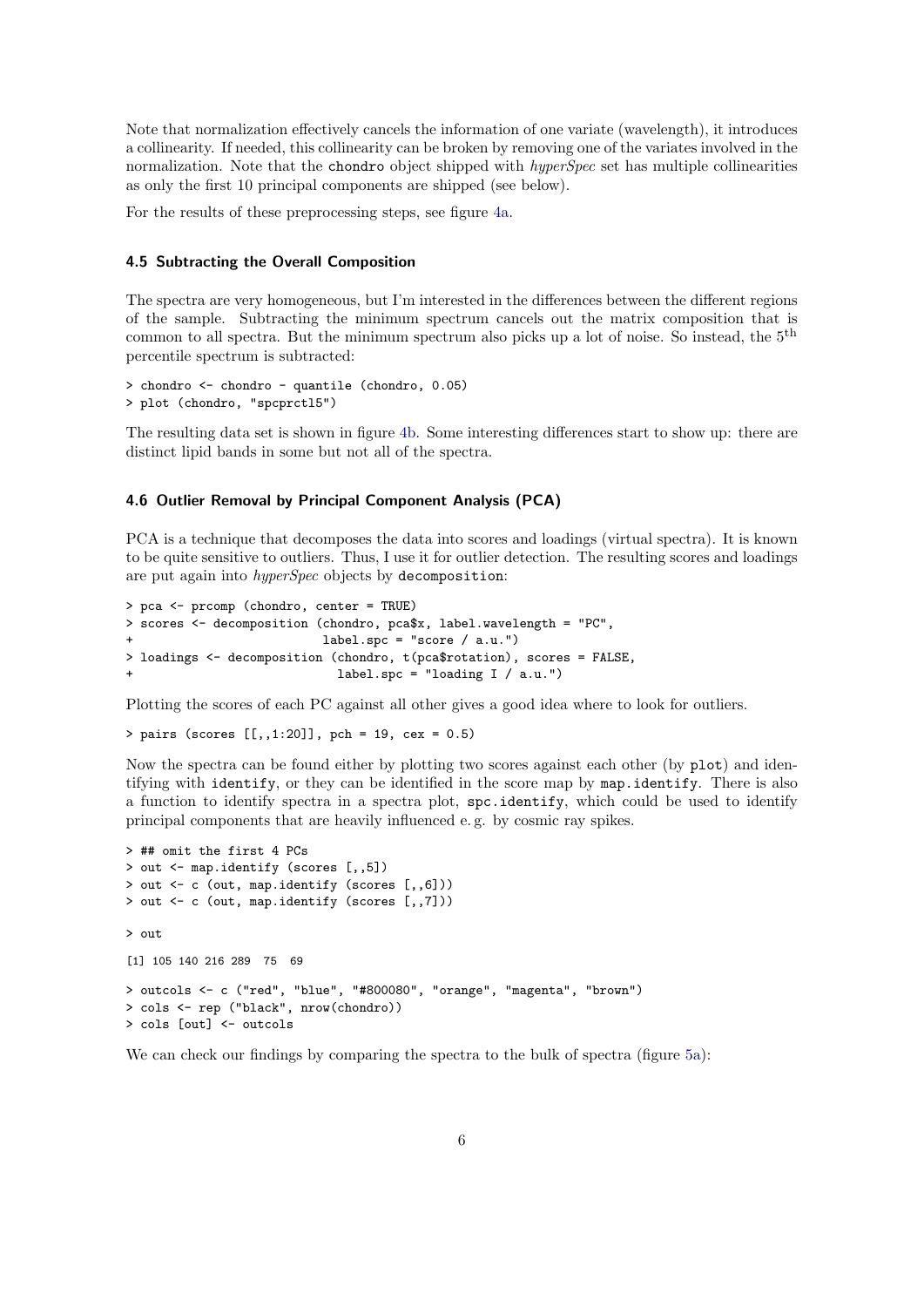```
> plot(charor [1], plot.argv = list (ylim = c (1, length (out) + .7)),lines.args = list( type = "n")> for (i in seq (along = out)){
+ plot(chondro, "spcprctl5", yoffset = i, add = TRUE, col = "gray")
    plot (chondro [out[i]], yoffset = i, col = outcols[i], add = TRUE,
                            lines.args = list (lwd = 2))text (600, i + .33, out [i])+ }
```
and also by looking where these spectra appear in the scores pairs plot (figure [5b\)](#page-6-2):

```
> png ("chondro-fig--pca-pairs2.png", width = 500, height = 500)
> pch <- rep (46L, nrow (chondro))
> pch [out] <- 19L
> pairs (scores [[,1:7]], pch = pch, cex = 1, col = cols)
> dev.off ()
```
Finally, the outliers are removed:

<span id="page-6-1"></span>> chondro <- chondro [- out]



#### <span id="page-6-2"></span><span id="page-6-0"></span>5 Hierarchical Cluster Analysis (HCA)

HCA merges objects according to their (dis)similarity into clusters. The result is a dendrogram, a graph stating at which level two objects are similar and thus grouped together.

The first step in HCA is the choice of the distance. The R function dist offers a variety of distance measures to be computed. The so-called PEARSON distance  $D_{Pearson}^2 = \frac{1-COR(X)}{2}$  is popular in data analysis of vibrational spectra and is provided by *hyperSpec*'s pearson.dist function.

Also for computing the dendrogram, a number of choices are available. Here we choose WARD's method, and, as it uses EUCLIDean distance for calculating the dendrogram, EUCLIDean distance also for the distance matrix :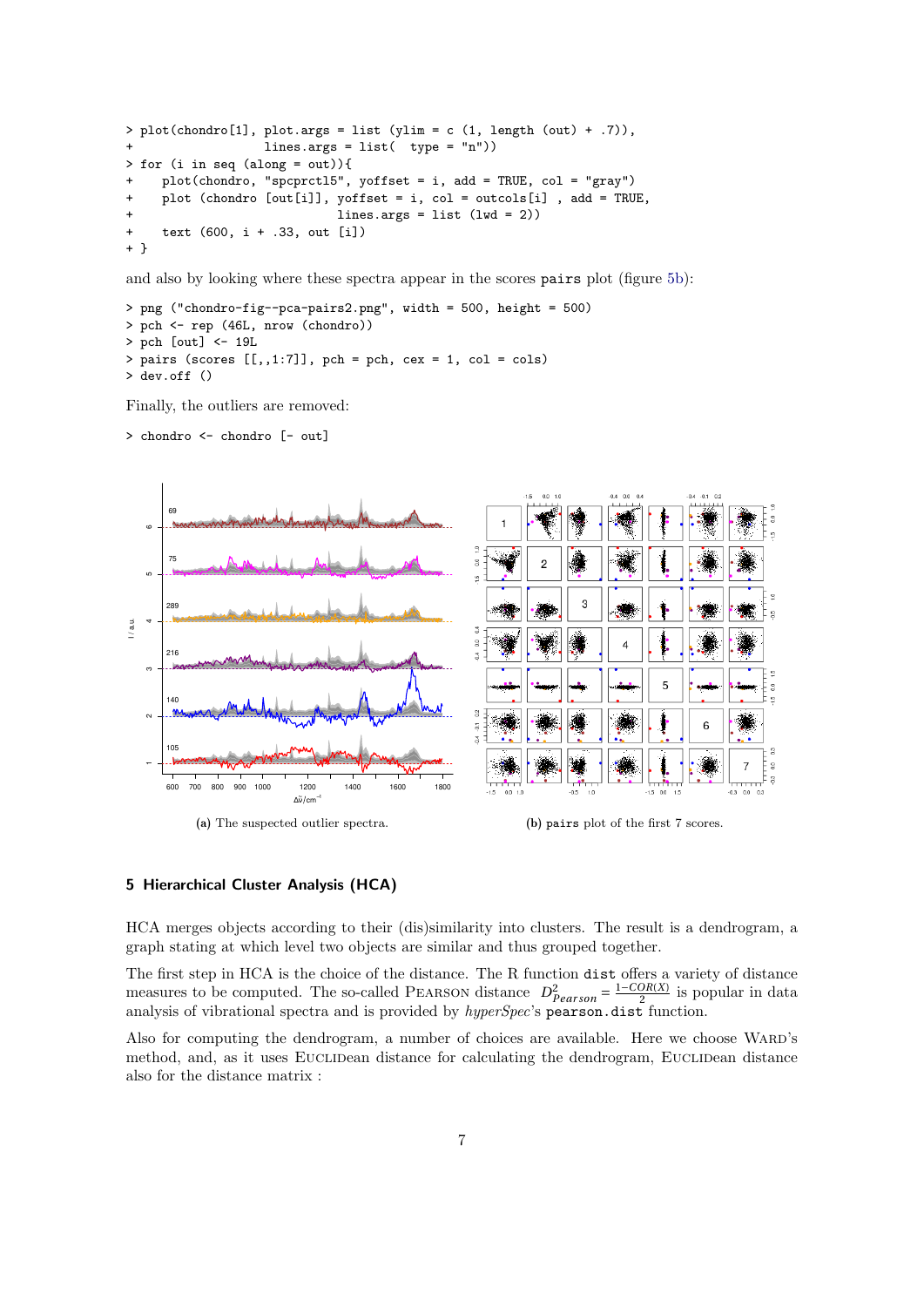```
> dist <- dist (chondro)
> dendrogram <- hclust (dist, method = "ward.D")
```

```
> plot (dendrogram)
```
In order to get clusters, the dendrogram is cut at a level specified either by height or by the number of clusters.

```
> chondro$clusters <- as.factor (cutree (dendrogram, k = 3))
> cols <- c ("dark blue", "orange", "#C02020")
```
The result for *k*= 3 clusters is plotted as a map (figure [5b\)](#page-6-2). If the color-coded variate (left hand side of the formula) is a factor, the legend bar does not show intermediate colors, and hyperSpec's levelplot method uses the levels of the factor for the legend.

Thus meaningful names are assigned

```
> levels (chondro$clusters) <- c ("matrix", "lacuna", "cell")
```
and the cluster membership map is plotted:

```
> print (plotmap (chondro, clusters ~ x * y, col.regions = cols))
```
The cluster membership can also be marked in the dendrogram:

```
> par (xpd = TRUE) + allow plotting the markers into the margin
> plot (dendrogram, labels = FALSE, hang = -1)
> mark.dendrogram (dendrogram, chondro$clusters, col = cols)
```
Figure [5a](#page-6-1) shows the dendrogram and [5b](#page-6-2) the resulting cluster map. The three clusters correspond to the cartilage matrix, the lacuna and the cells. The left cell is destroyed and its contents are leaking into the matrix, while the right cells looks intact.

We can plot the cluster mean spectra  $\pm 1$  standard deviation using aggregate (see figure [6\)](#page-8-1):

```
> cluster.means <- aggregate (chondro, chondro$clusters, mean_pm_sd)
> plot (cluster.means, stacked = ".aggregate", fill = ".aggregate", col = cols)
```


Figure 5 Hierarchical cluster analysis.

## <span id="page-7-0"></span>6 Plotting a False-Colour Map of Certain Spectral Regions

hyperSpec comes with a sophisticated interface for specifying spectral ranges. Expressing things like  $1000 \text{ cm}^{-1} \pm 1$  data points is easily possible. Thus, we can have a fast look at the nucleic acid distribution, using the DNA bands at 728, 782, 1098, 1240, 1482, and 1577 cm<sup>-1</sup>: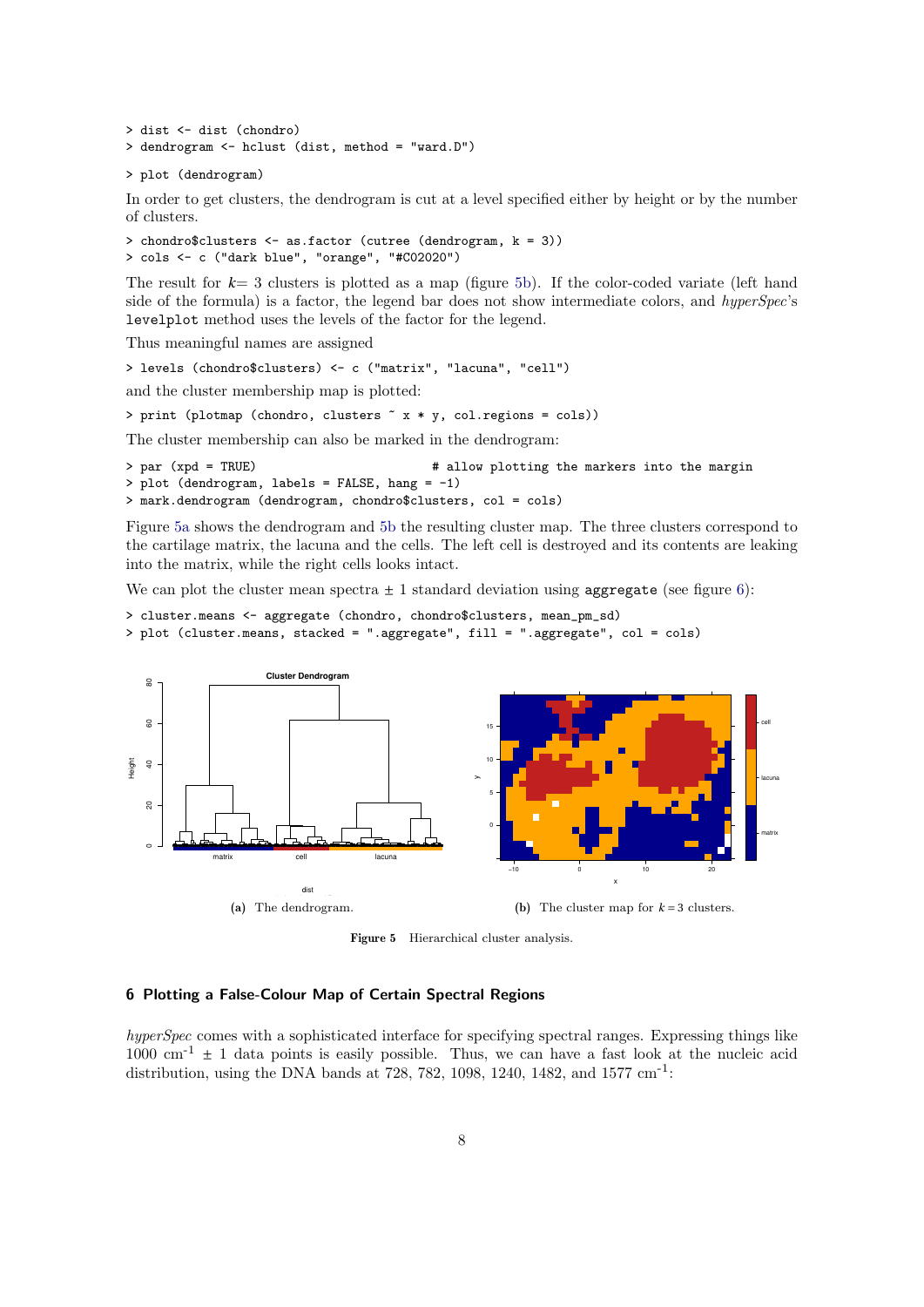<span id="page-8-1"></span>

Figure 6 The cluster mean  $\pm 1$  standard deviation spectra. The blue cluster shows distinct lipid bands, the yellow cluster collagen, and the red cluster proteins and nucleic acids.

```
> DNAcols <- colorRampPalette (c("white", "gold", "dark green"), space = "Lab") (20)
> plotmap (chondro[, , c( 728, 782, 1098, 1240, 1482, 1577)],
         + col.regions = DNAcols)
```
<span id="page-8-2"></span>

<span id="page-8-3"></span>Figure 7 False colour map of the DNA band intensities.

The result is shown in figure [7a.](#page-8-2) While the nucleus of the right cell shows up nicely, only low concentration remainders are detected of the left cell.

#### <span id="page-8-0"></span>7 Smoothed False-Colour Maps and Interpolation

As we plotted only a few selected wavelenths, figure [7a](#page-8-2) is quite noisy. Smoothing interpolation could help. In R, such a smoother is mostly seen as a model, whose predictions are then displayed as smooth map (fig. [7b\)](#page-8-3). This smoothing model can be calculated on the fly, e.g. by using the panel.2dsmoother wrapper provided by *latticeExtra*:

```
> plotmap (chondro[, , c( 728, 782, 1098, 1240, 1482, 1577)],
```

```
col.regions = DNAcols,
```

```
panel = panel.2dsmoother, args = list (span = 0.05))
```
For interpolation (i.e. no smoothing at the available data points), a Voronoi plot (a.k.a. Delaunay triangulation) is basically a 2d constant interpolation: each point in space has the same z/color value as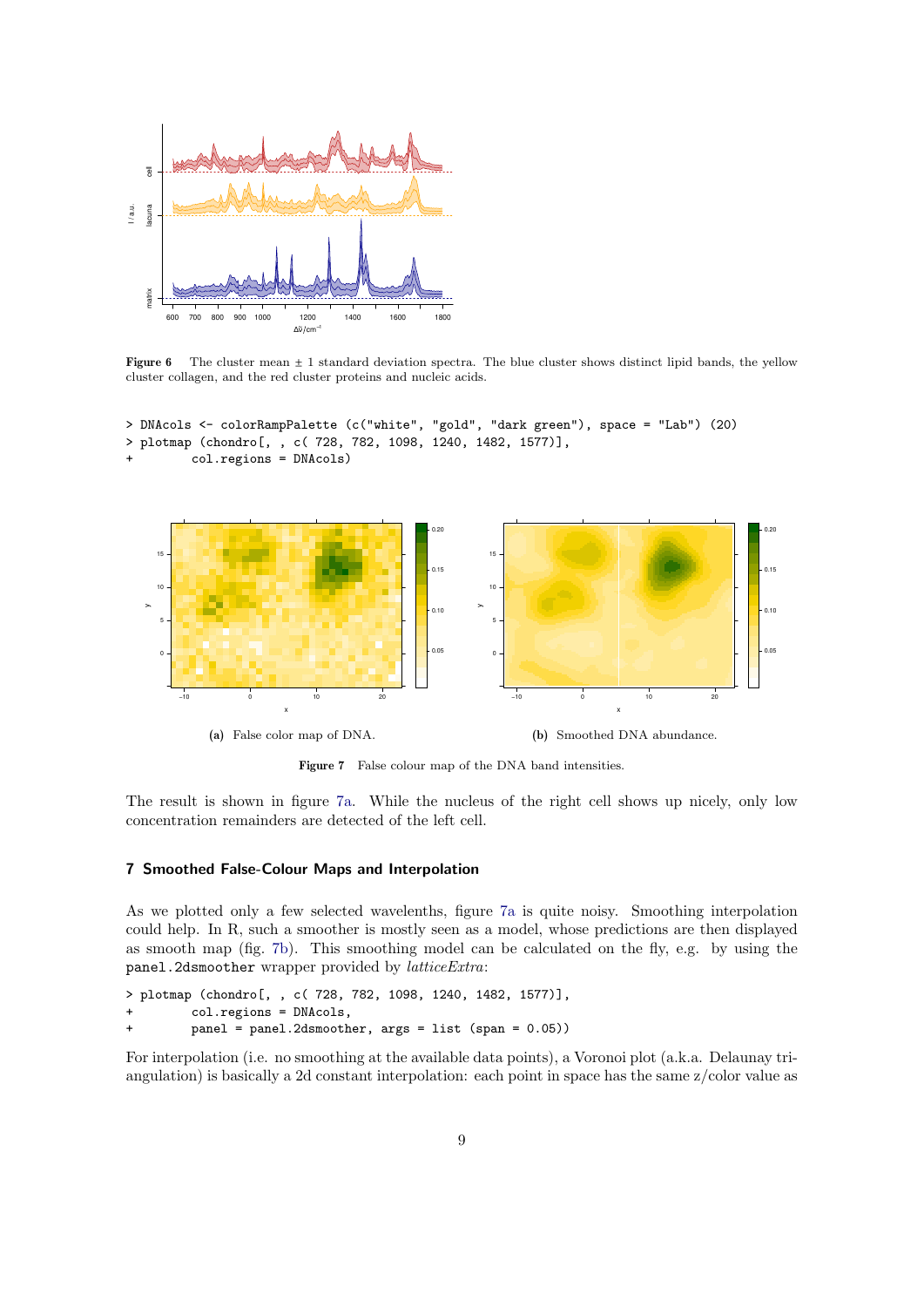its closest available point. For a full rectangular grid, this corresponds to the usual square/rectangular pixel plot. With missing points, differences become clear (fig. [8\)](#page-9-1):

```
> tmp <- sample (chondro[, , c( 728, 782, 1098, 1240, 1482, 1577)], 500)
> plotmap (tmp, col.regions = DNAcols)
> plotmap (tmp, col.regions = DNAcols,
         panel = panel.voronoi, pch = 19, col = "black", cex = 0.1)
```
<span id="page-9-1"></span>

(a) Omitting missing data points.

(b) Delaunay triangulation / Voronoi plot.

Figure 8 2d "constant" interpolation with missing values.

2d linear interpolation can be done e.g. by the functions provided by package akima. However, they do not follow the model-predict paradigm, but instead do directly return an object suitable for base plotting with image [\(9\)](#page-10-0):

```
> if (require ("akima")){
+
+ tmp <- rowMeans (chondro[[, , c( 728, 782, 1098, 1240, 1482, 1577)]])
+ chondro.bilinear <- interp (chondro$x, chondro$y, as.numeric (tmp), nx = 100, ny = 100)
+
+ image (chondro.bilinear,
    xlab = labels (chondro, "x"), ylab = labels (chondro, "y"),col = DMACols+ } else {
    {\tt plot}({\tt NULL, \ xlim=c(0, 1), \ ylim=c(0, 1)})text(0.5, 0.5, 'Package 'akima' is required to create this plot')+ }
```
#### <span id="page-9-0"></span>8 Saving the data set

Finally, the example data set is put together and saved. In order to keep the package size small, only a PCA-compressed version with 10 PCs is shipped as example data set of the package.

```
> spectra.to.save$clusters <- factor (NA, levels = levels (chondro$clusters))
> spectra.to.save$clusters[- out] <- chondro$clusters
> pca <- prcomp (spectra.to.save)
> .chondro.scores <- pca$x [, seq_len (10)]
> .chondro.loadings <- pca$rot [, seq_len (10)]
> .chondro.center <- pca$center
```